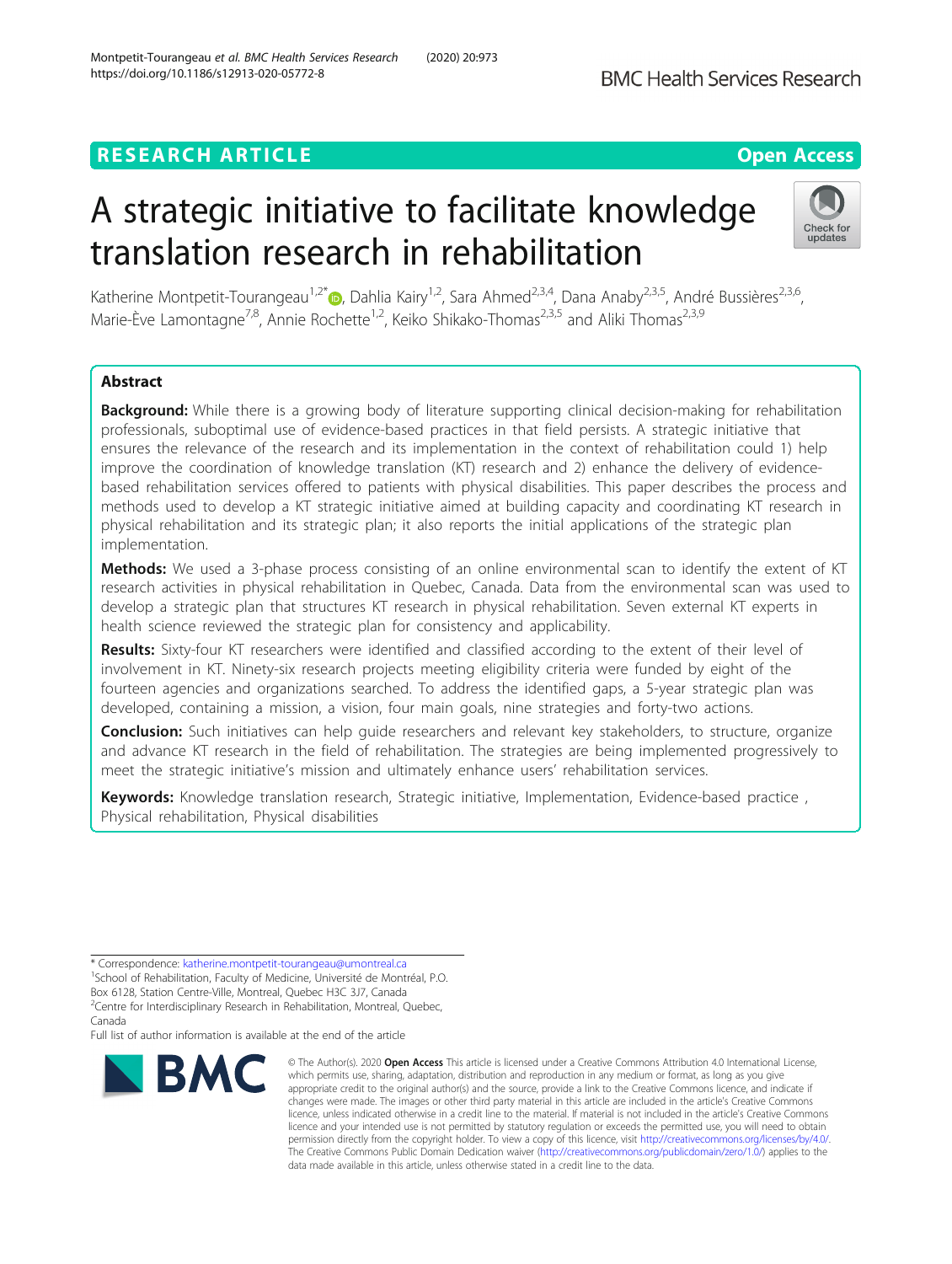#### Background

In different public health systems, there is a growing need to synthesise, adapt and apply the exponential amount of scientific evidence being generated in order to respond to patients' expectations to receive the best possible care [[1,](#page-8-0) [2\]](#page-8-0). Rehabilitation professionals, as vital members of interdisciplinary healthcare teams, offer services often in complex and unique practice settings aimed at enabling individuals with disabilities to reach and maintain their optimal physical, sensory, intellectual, psychological and social functional levels, and to optimize their participation in desired life domains [\[3](#page-8-0)]. Rehabilitation as a distinct field of practice often requires unique and tailored methods for knowledge translation (KT).

Despite a growing body of research in rehabilitation that can be used to support clinical decision-making and interventions to improve patient outcomes  $[4-10]$  $[4-10]$  $[4-10]$  $[4-10]$ , studies have identified suboptimal research utilization in rehabilitation throughout the life span and across various conditions such as stroke [\[11](#page-8-0)], musculoskeletal disorders [\[12](#page-8-0)–[20](#page-8-0)], paediatric conditions [\[21\]](#page-8-0) and other chronic conditions [[22](#page-8-0), [23\]](#page-8-0). Barriers to uptake of research findings in rehabilitation include lack of time, limited confidence in the critical appraisal and use of research information, and limited support from management [[17](#page-8-0), [24](#page-8-0)–[26](#page-8-0)]. Higher academic degrees, participation in research and close proximity between researchers and clinicians, student supervision and collaborative practice environments are factors found to facilitate research use [\[27](#page-8-0)–[30](#page-8-0)]. Organizational determinants such as leadership style, social capital and the availability of resources [\[31](#page-8-0)–[33\]](#page-8-0) can also influence clinicians' uptake of evidence-based practice (EBP). Studies conducted in rehabilitation suggest that systems-level changes and shifts in the organization's paradigm, such as involving rehabilitation professionals in the research teams, can reduce the aforementioned barriers and promote a culture of EBP [\[27](#page-8-0), [34](#page-8-0)–[36\]](#page-9-0).

Knowledge translation (KT) research in rehabilitation aims to identify individual and organisational barriers and facilitators and to develop, implement and assess the impact of strategies used to narrow the researchpractice gap. Despite KT being a growing field, recent systematic reviews suggest that the amount and quality of the evidence on effective KT strategies to promote the use of EBP in rehabilitation is still limited [\[11](#page-8-0), [37](#page-9-0), [38](#page-9-0)]. The reviews also show a paucity of research on active, complex KT interventions as well as on the methods that may be used to evaluate the success of these KT interventions. Moreover, there is an absence of coordinated efforts aimed at developing and implementing KT plans and of training in that field [\[17](#page-8-0), [39,](#page-9-0) [40\]](#page-9-0). As a KT plan is increasingly required by a growing number of funding agencies [[41\]](#page-9-0), researchers need to integrate effective KT strategies based on implementation science to build their KT plan [[41\]](#page-9-0), and include the relevant stakeholders throughout the research process [\[42](#page-9-0)].

Even though resources are limited, conducting KT research in rehabilitation using theory-based KT interventions and assessing robust outcome measures is needed [[42\]](#page-9-0). Efforts should aim to increase the body of research in KT in rehabilitation and strengthen the implementation and evaluation of KT strategies in this context [[43](#page-9-0)– [45\]](#page-9-0). From a research standpoint, there is a need to collectively build the necessary bridges among people and organizations developing KT initiatives in clinical practice to share and improve the conduct of KT research [[42\]](#page-9-0). Researchers and graduate students would benefit from having access to mentoring [\[46,](#page-9-0) [47](#page-9-0)]. Importantly, there is thus a need to support efforts to accelerate the uptake of EBP in clinical practice by advancing the KT research agenda in rehabilitation.

One way forward is to better understand the structures that can support researchers in designing, implementing, and evaluating KT strategies. This paper reports on the development and outcomes of the Knowledge Translation Strategic Initiative in Rehabilitation in Quebec (KT-SIRQ). This initiative leads, monitors and facilitates research developments in KT in rehabilitation for individuals with physical disabilities in one large Canadian province.

The objective of this paper is to describe a multiphase systematic process used to create the initiative and the initial applications of the implementation of the initiative's strategic plan. We used the Knowledge-to-action  $(KTA)$  framework  $[48]$  $[48]$  $[48]$  to strategically address EBP gaps in rehabilitation in different settings.

# Methodology

#### Context

This study took place in Quebec, Canada, where each of the ten provinces and three territories has its own Ministry of Health and Social Services (MHSS), but the Canadian health care system is under the jurisdiction of the federal Ministry of Health. In Quebec, the MHSS administers health and social services across the province. A delegated minister is responsible for Rehabilitation, Youth Protection, Public Health and Healthy Living. Rehabilitation is a major priority across the country and most rehabilitation service structures are common between provinces [\[49](#page-9-0)–[51\]](#page-9-0).

The process of developing the 5-year strategic plan consisted of two phases: 1) an environmental scan (phase 1); and 2) the development of the strategic plan using a modified Delphi approach (phase 2A) and its validation (phase 2B). The data from the environmental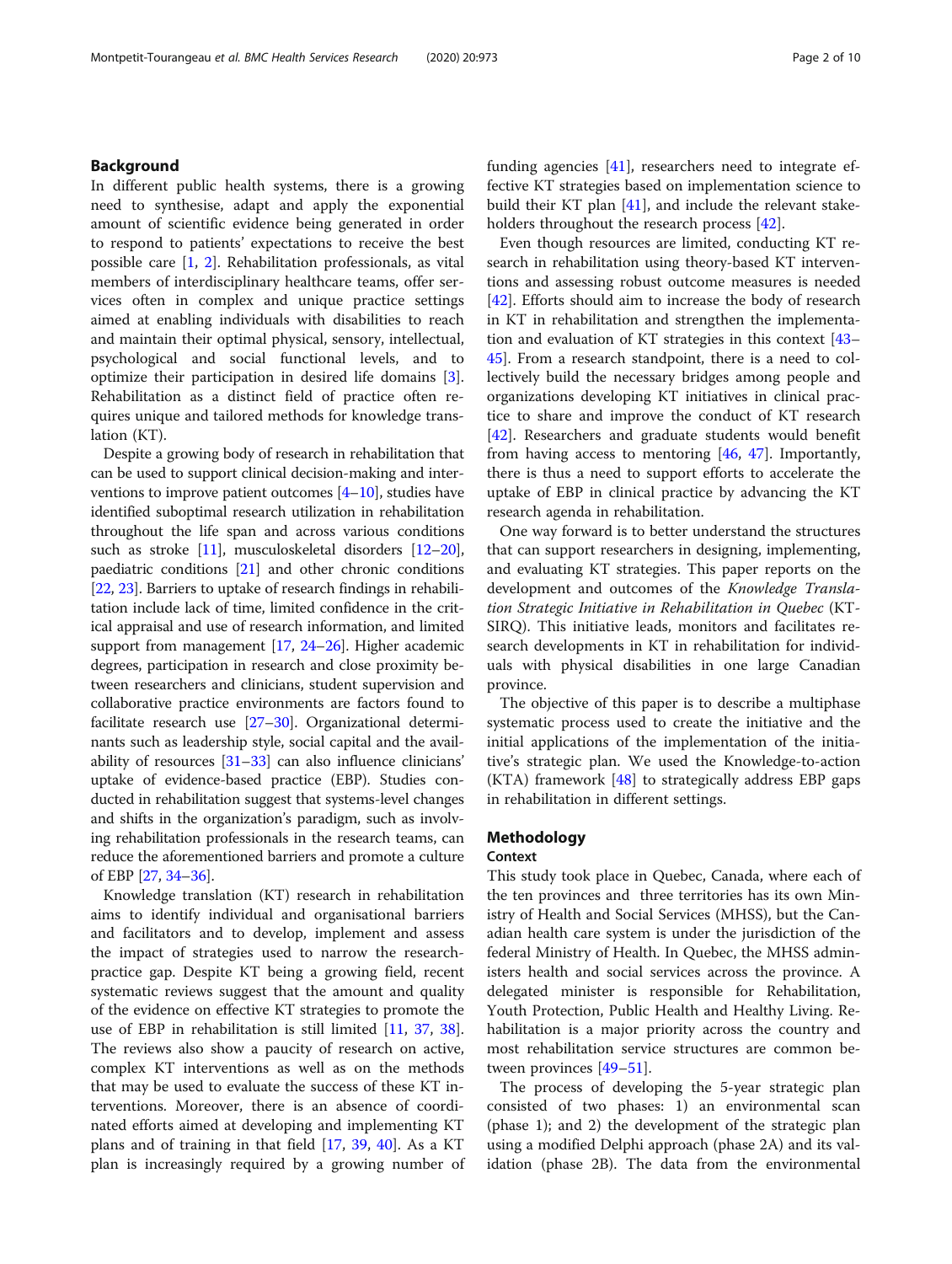scan were obtained from public websites and did not require ethics approval. The core team members were involved in the Delphi which did not require ethics approval. The validation process was exclusively for improvement purpose and did not constitute in a research process, thus it also did not require ethical approval. Ethical approval was obtained by the Centre for Interdisciplinary Research in Rehabilitation of Greater Montreal (CRIR-1169-0616) and institutional convenience of the targeted establishments from which we recruited participants for the survey conducted in the initial applications of the strategic plan.

#### Phase 1: environmental scan

Environmental scans consist of an exploratory review used to examine the state of a particular system to better understand its needs and context [[52](#page-9-0)–[54\]](#page-9-0). The purpose of our environmental scan conducted between November 2014 and October 2015 was to 1) identify KT researchers whose work was focused on the various stages and/or components of the KT process and research activities in the field of rehabilitation for patients living with physical disabilities in the province; and 2) to document the state of KT research related to physical disabilities.

#### Search strategy

All searches for the environmental scan were conducted online (e.g., research centers websites) and/or by contacting funding agencies and organizations by email or phone. The search initially included rehabilitation researchers in all universities within the province. The keywords were defined based on the steps of the KTA framework [[48\]](#page-9-0) and included among others 'dissemination', 'knowledge synthesis' and 'implementation'. The terms used to represent KT vary greatly, which explains the large number of keywords used. These words were searched and identified in the researchers' profiles, and eligibility criteria applied (Table 1) in other relevant websites, both in French and English.

# Researchers

We consulted the websites of: 1) all eight universities with a rehabilitation department (occupational therapy, physical therapy, nursing, psychology, kinesiology, chiropractic, speech therapy and audiology) across the province of Quebec (Additional file [2](#page-7-0)); 2) seven major physical rehabilitation research centers serving various patient populations (Additional file [3\)](#page-7-0); and 3) the major provincial research funding organizations. Researchers who met the eligibility criteria were identified (Table 1). We extracted the researcher's health profession, research affiliation, credentials, contact information, research area/fields of interest, recent publications and the website information.

|               | Table 1 Eligibility criteria for researchers and research projects |  |  |  |
|---------------|--------------------------------------------------------------------|--|--|--|
| related to KT |                                                                    |  |  |  |

| Type of data                                                                 | Eligibility criteria                                                                                                                                                                                                                                                                                                                                                                                                                                                                                                       |
|------------------------------------------------------------------------------|----------------------------------------------------------------------------------------------------------------------------------------------------------------------------------------------------------------------------------------------------------------------------------------------------------------------------------------------------------------------------------------------------------------------------------------------------------------------------------------------------------------------------|
| Researchers found online<br>(universities, research<br>centers and FRQS)     | Inclusion criteria:<br>Researcher's description, publication or<br>project include:<br>1) at least one term related to KT <sup>a</sup><br><b>AND</b><br>2) has a field of work related to physical<br>disabilities<br>Exclusion criteria:<br>1) A person not eligible to receive<br>funding<br>2) Rehabilitation conducted in the field<br>of mental health<br>3) Research conducted in other<br>unrelated fields of research<br>4) Retired researcher<br>5) No identification of their work in KT<br>in their description |
| Projects funded by all funding<br>agencies and organizations<br>found online | Inclusion criteria:<br>1) Project's description or title include at<br>least one term related to KT <sup>a</sup><br>2) Description rely to KT<br>3) Field of work related to physical<br>disabilities<br>Exclusion criteria:<br>1) Rehabilitation conducted in the field<br>of mental health<br>2) Research conducted in other<br>unrelated fields of research                                                                                                                                                             |

<sup>a</sup>Find full list of words searched in Additional file [1](#page-7-0)

The research group engaged in a two-round validation process to identify the extent to which the identified researchers were involved in KT research. Using the information extracted from the public websites, each member  $(n = 8)$  independently classified the KT researchers into one of four ordinal categories describing the researcher's level of involvement in KT. Category 1 included researchers working primarily in KT; most, if not all of their research projects were related to KT and were aimed at advancing KT research or implementation science. For example, a researcher that had formal training in KT (PhD, postdoctoral training in KT or courses in KT) doing research on KT science was placed into category 1. The second category included researchers doing research in KT as well as in another (other) domain(s). For example, a researcher in the second category would be involved in KT activities as well as in primarily rehabilitation-focused projects. The third category included researchers involved mainly in other domains of research but incorporating components of KT in their projects. For example, a researcher developing clinical practice guidelines in their main area of research would be in the third category. Researchers in the fourth category were excluded from the final environmental scan because they did not meet eligibility criteria (e.g., included key words in their description, but were doing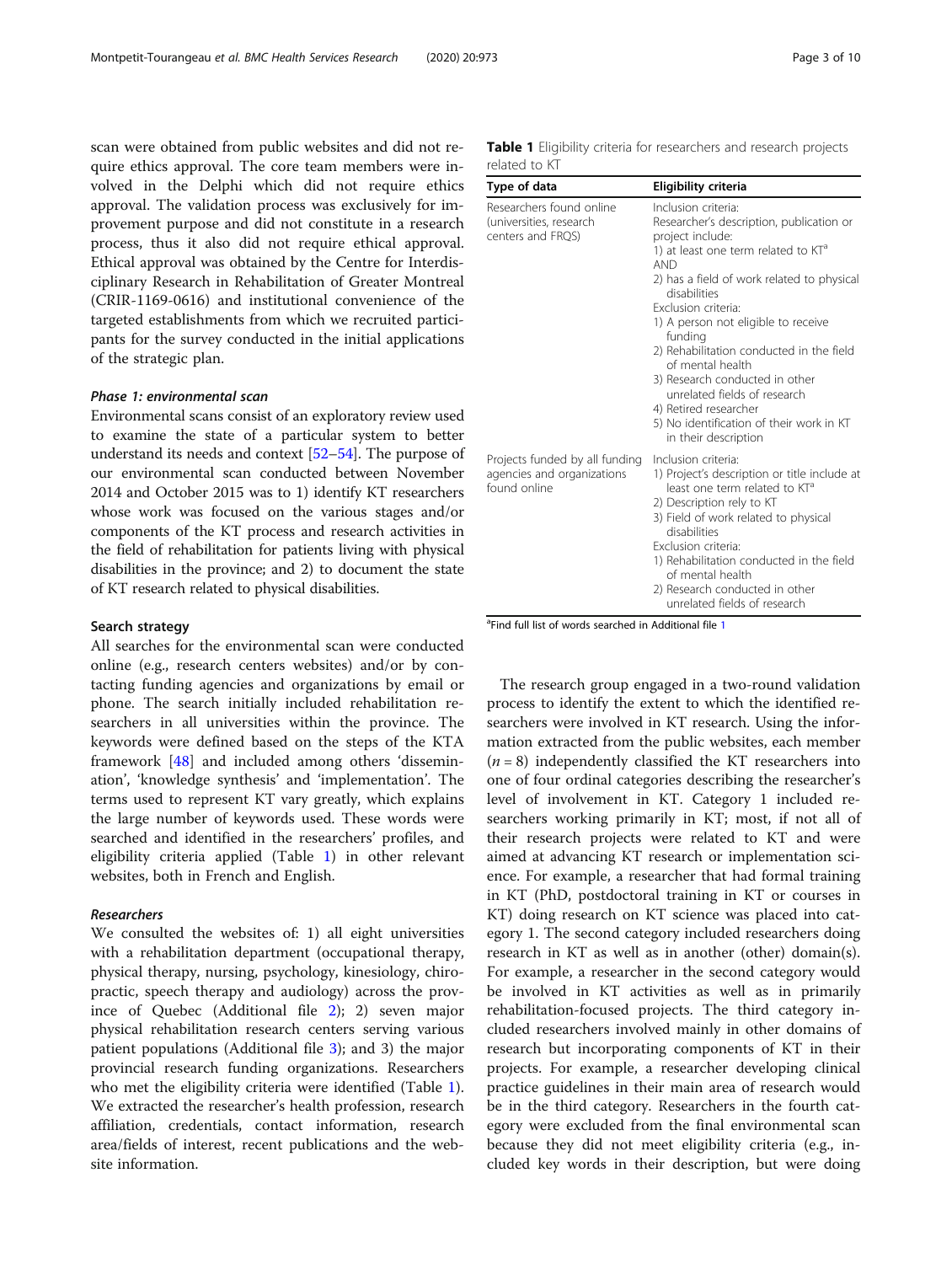KT research related to mental health). The categories were developed by our team and informed by the KTA framework [\[48](#page-9-0)]. All researchers integrating one or more components of the KTA framework were considered involved in KT research (categories one, two and three).

#### Funded research projects

We searched funding agencies' and organizations' websites for KT funded projects. We also contacted (by phone or email) key members of these agencies and organizations who were responsible for, or knowledgeable about, the KT projects to identify other projects that may not have been available on the websites. The search strategies for the funding agencies are presented in Additional file [4](#page-7-0).

We collected the following information for all projects funded between 2005 and 2015: the organization or funding agency, the title, authors/researchers, target audience of the research (e.g., for clinicians, graduate students…), year, amount received and short summary. Projects started and/or funded prior to 2005 were excluded as KT research during that time period was not formally called "KT" in Canada (since publication of seminal KT work and mandate to include KT in project applications) [[48\]](#page-9-0).

#### Phase 2A: strategic planning

Based on the collective expertise of the research group members in KT research in rehabilitation and drawing on the preliminary results from the environmental scan (e.g., number of researchers involved in KT and percentage of KT projects funded by funding agencies) (Additional file [5](#page-7-0)), we developed a 5-year strategic plan to facilitate and support KT researchers in physical rehabilitation. Guided by Holt et al's framework (2015) of strategic planning [[55](#page-9-0)], we held six meetings and a two-day retreat (led by a group member (AB) with expertise in strategic planning) to: a) refine and approve the group's mission, vision and goals; b) identify the strategies (how we will reach the objectives) and tactics/actions (what we will do and who will lead the intervention to implement the strategies) to achieve the goals, and metrics to assess the tactics/actions; c) plan for the tactics/actions execution; and d) establish a preliminary timeline for the implementation of the strategic plan. We used an iterative brainstorming approach to systematically generate strategies and related tactics/actions and elaborate the metrics and action plan. A consensus was then established to decide on the inclusion of activities in the strategic plan.

Following the series of team meetings, we used a 3 round modified Delphi method with our team members to obtain a consensus on the priority rankings for all strategies [\[56](#page-9-0), [57\]](#page-9-0). The Delphi approach was used to facilitate collaborative work within the research team. Strategies were highly ranked if they could have a major impact on the mission of the KT-SIRQ. The first round consisted of each group member individually ranking the strategies by priority. The frequency of answers was calculated for every statement and a table was prepared with a summary of the findings from the first round, including a space for the second-round ranking. We engaged in a second-round seeking at least 80% consensus on all items. A third round was conducted via a face-toface meeting in order to achieve final consensus.

For each strategy, individuals or organizations that could potentially be involved in leading the strategy were considered and proposed, and a timeframe and an estimation of the magnitude of required resources (e.g., budget, research personnel) needed for the execution of the corresponding tactics or actions were identified.

# Phase 2B: expert consultation and review of the strategic plan

As suggested in the Holt and al's framework [\[55](#page-9-0)], we consulted nine provincial and national experts (researchers and stakeholders (research advisors and coordinators)) in the field of KT to review the strategic plan for consistency and applicability.). The goal was to obtain feedback that would help ensure that the objectives and plan were aligned with current and future priorities in KT research in rehabilitation, and that the strategic plan was consistent and realistic. These experts from diverse settings (KT research groups (e.g., province-based subgroups of the Strategies for Patient Oriented Research (SPOR) Unit) and health related organizations (e.g., National Institute of Excellence in Health and Social Services) were researchers, managers and public health coordinators involved in KT. Experts were provided with an executive summary, a first complete version of the strategic plan, and a list of five open-ended questions (Additional file [6\).](#page-7-0) Comments gathered through the consultation with the experts provided external validation of the strategic plan. All the comments were gathered in a single document, analyzed and addressed anonymously. The feedback was used to refine the strategic plan.

### Results

#### Phase 1: environmental scan Researchers

We identified 123 researchers of which 64 matched the eligibility criteria after group consensus. The 64 researchers had a range of clinical and research training and were found across eight universities, seven research centers and one organization (i.e. Fonds de recherche du Québec - FRQ). Figure [1](#page-4-0) illustrates the number and types of researchers that were identified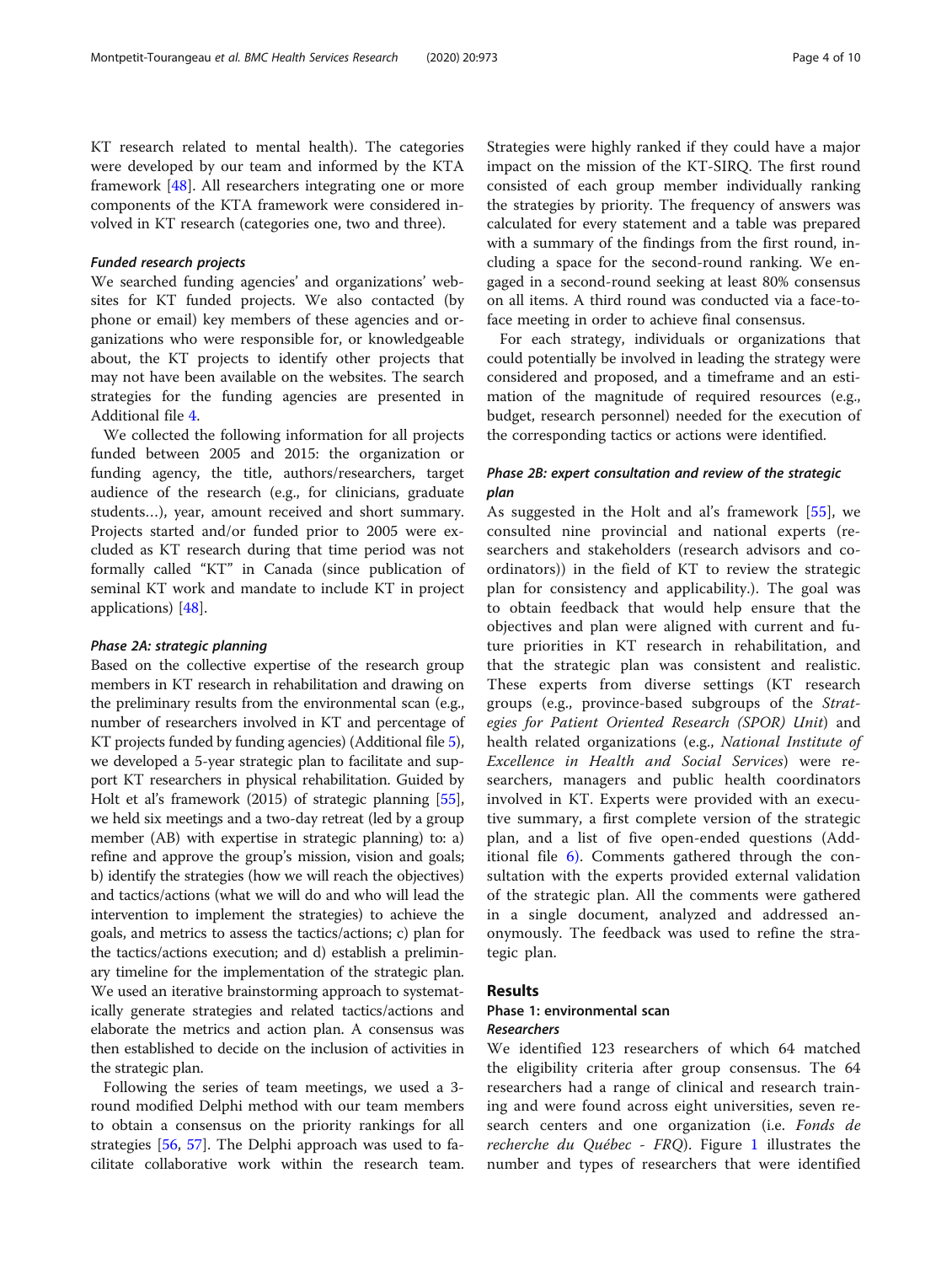<span id="page-4-0"></span>

and classified by the group members (four levels of classification – see description above).

Research projects

For the 10-year period between 2005 and 2015, a total of 96 projects funded by eight of the 14 different agencies met the eligibility criteria (Additional file [7](#page-7-0)). One

# Phase 2A: strategic planning

The KT-SIRQ's group mission, vision, four goals, nine related strategies (2–3 per goal) ranked by order of priority and 42 corresponding tactics or actions (3–10 per

provincial network in rehabilitation, funded a total of 14.4% of the projects related to KT in rehabilitation.

| 2015                                 | 2016                                                                             | 2017 | 2018                                                                                                   | 2019 | 2020 |
|--------------------------------------|----------------------------------------------------------------------------------|------|--------------------------------------------------------------------------------------------------------|------|------|
|                                      | 1A - Increase access to<br>knowledge in KT                                       |      |                                                                                                        |      |      |
| 1. BUILDING<br><b>CAPACITY</b>       | 1B - Promoting KT research and<br>implementation                                 |      |                                                                                                        |      |      |
|                                      | 1C - Influence funding opportunities                                             |      |                                                                                                        |      |      |
| 2. ENGAGE                            | 2A - Identify and engage relevant stakeholders and their needs and<br>priorities |      |                                                                                                        |      |      |
| <b>STAKEHOLDERS</b>                  | 2B-Create a sustainability plan for KT-SIRQ                                      |      |                                                                                                        |      |      |
| 3. CATALYST FOR KT                   |                                                                                  |      | 3A - Support the continuous implementation of evaluation and<br>feedback of interventions and outcomes |      |      |
|                                      |                                                                                  |      | 3B - Promote sustainability of practice change                                                         |      |      |
| 4. ADVANCE KT                        | 4A - Identify gaps in KT research in<br>rehabilitation                           |      |                                                                                                        |      |      |
| <b>RESEARCH</b>                      | $4B -$ Promote the use of rigorous methods in<br>KT research in rehabilitation   |      |                                                                                                        |      |      |
| Fig. 2 Five-year preliminary roadmap |                                                                                  |      |                                                                                                        |      |      |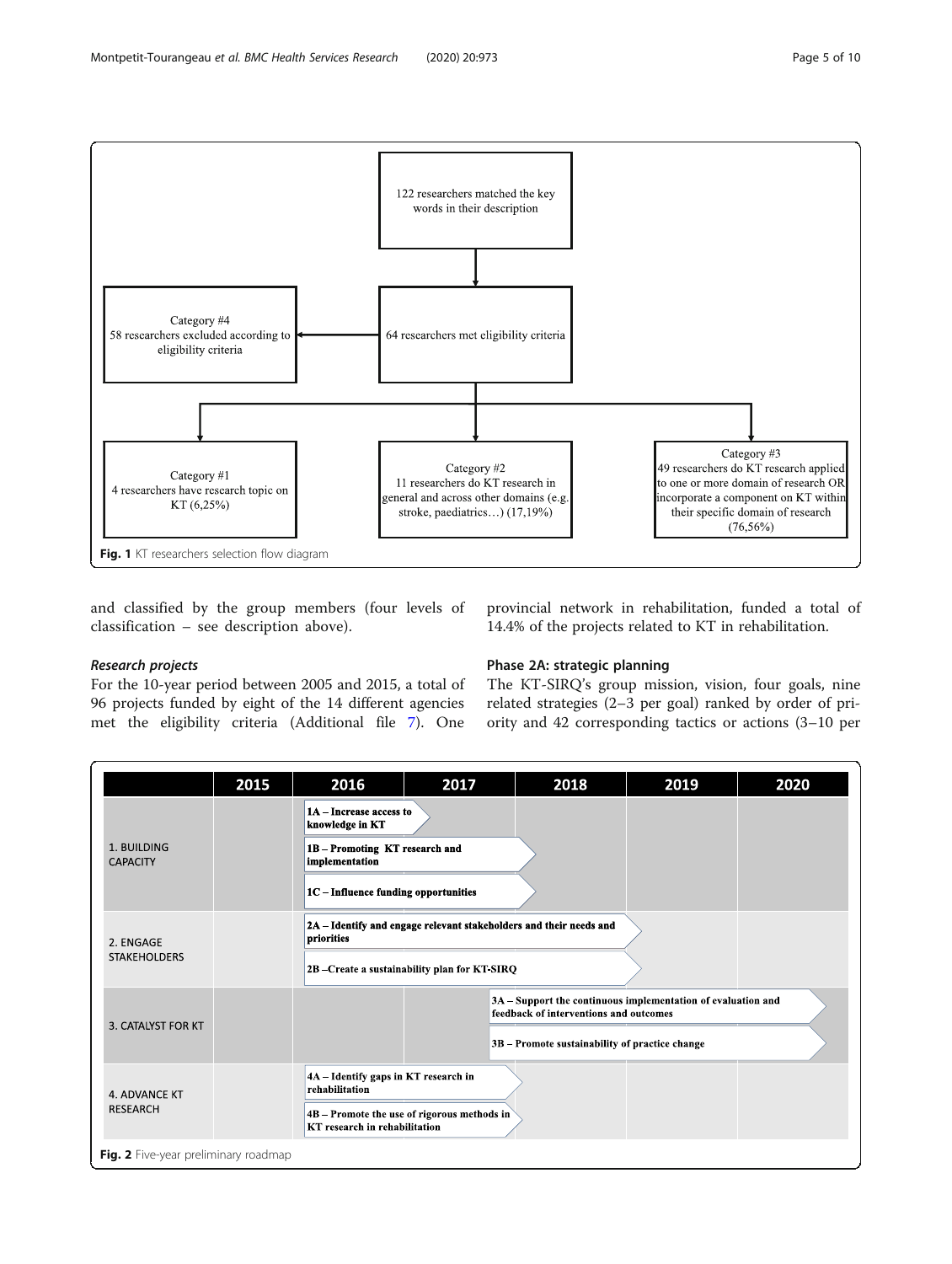strategy) were elaborated. A 5-year preliminary timeline that underpins the strategic plan was also developed (Fig. [2](#page-4-0)). The strategic plan highlights the need to improve access to resources supporting the KT process; this would meet the need for guidance and structure in KT projects for researchers, students, postdoctoral fellows and stakeholders.

# Phase 2B: expert consultation and review of the strategic plan

Seven of the nine experts invited to review the strategic plan returned their feedback on whether the initiative aimed to build capacity in KT research or in KT more broadly; preliminary timelines for the proposed activities; the barriers and facilitators to the implementation of the strategic plan; the population targeted for each strategy; targeted leaders and a team for each strategy; and collaborations with existing initiatives in KT. We incorporated the comments and returned a revised version to group members for feedback and final approval. The final version of the strategic plan was completed after phases 2A and 2B (Additional file [8\)](#page-7-0). Table 2 presents a summary of the strategic plan.

Table 2 Strategic plan summary

#### Strategic plan Vision: To enhance the health of individuals with physical disabilities in Quebec by advancing KT research in rehabilitation science. Mission: To build capacity and promote collaborative KT research in rehabilitation to improve the delivery of services and ultimately the health and wellbeing of individuals with physical disabilities. Goals **Strategies** 1. Build capacity in KT research and implementation and promote networking A. Increase access to knowledge in KT B. Promoting KT research and implementation C. Influence funding opportunities 2. Identify and engage relevant stakeholders (e.g., consumers of rehabilitation services, service providers, organizations, decision makers) to support the mission of the Qc KT Rehab Strat Initiative A. Identify and engage relevant stakeholders and their needs and priorities B. Create a sustainability plan for KT-SIRQ 3. Be a catalyst for the creation, application and evaluation of innovative and effective KT for individuals with physical A. Support the continuous implementation of evaluation and feedback of interventions

4. Advance KT research in rehabilitation

disabilities

- and outcomes
- B. Promote sustainability of practice change
- A. Identify gaps in KT research in rehabilitation
- B. Promote the use of rigorous methods in KT research in rehabilitation

## Moving forward from the strategic plan, preliminary outcomes

The strategies and actions elaborated in the strategic plan are being implemented according to the priorities established in the strategic plan, and each research group member is leading a strategy. The preliminary timeline was modified based on the funding and resources available for implementation of specific strategies. Our group also includes graduate students and post-doctoral fellows involved in ongoing projects. Three of the nine strategies have begun to be actively implemented by our group:

#### Strategy 1A: increase access to knowledge in KT

Consistent with our strategic plan and in collaboration with the federally funded KT provincial Component of the Canadian Institutes of Health Research (CIHR) SPOR Unit, we developed and held the first ever provincial KT training program to increase capacity in KT. The KT Component of the SPOR Unit aims to identify KT resources in healthcare and social services, and to support the creation and development of training programs in KT. Thirty-eight individuals (or researchers  $(n = 6)$ , post-doctoral fellows  $(n = 7)$ , graduate students  $(n = 13)$ , master students  $(n = 4)$ , research assistants  $(n = 13)$ 2) and stakeholders such as clinicians, managers and research coordinators) from nine universities and seven clinical milieus participated in the first edition (2018) of the training program. The objectives of the 3-day training program were to: 1) Justify the importance of planning KT in research studies; 2) Identify and carry out effective and optimal KT strategies and methods in research projects and clinical projects including research on KT and implementation science; 3) Describe the steps to implement a KT plan; and 4) Create a KT plan for a grant application or a research project. Policy makers and patients were invited but were not represented.

## Strategy 2A: identify and engage relevant stakeholders and their needs and priorities

Drawing from the environmental scan, we conducted a survey with identified researchers and stakeholders. Individual interviews and a focus groups with subsets of researchers working in rehabilitation are being held to identify needs and priorities in KT research. This ongoing study will identify the nature of their research, and the perceived barriers and facilitators to conducting KT research. Findings should help clarify both the priorities of individuals involved in KT across the province and their perceived need for support from our group.

Thirty-seven individuals (researchers  $(n = 33)$  and stakeholders  $(n = 4)$ ) involved in KT research and/or activities in physical disabilities in the province completed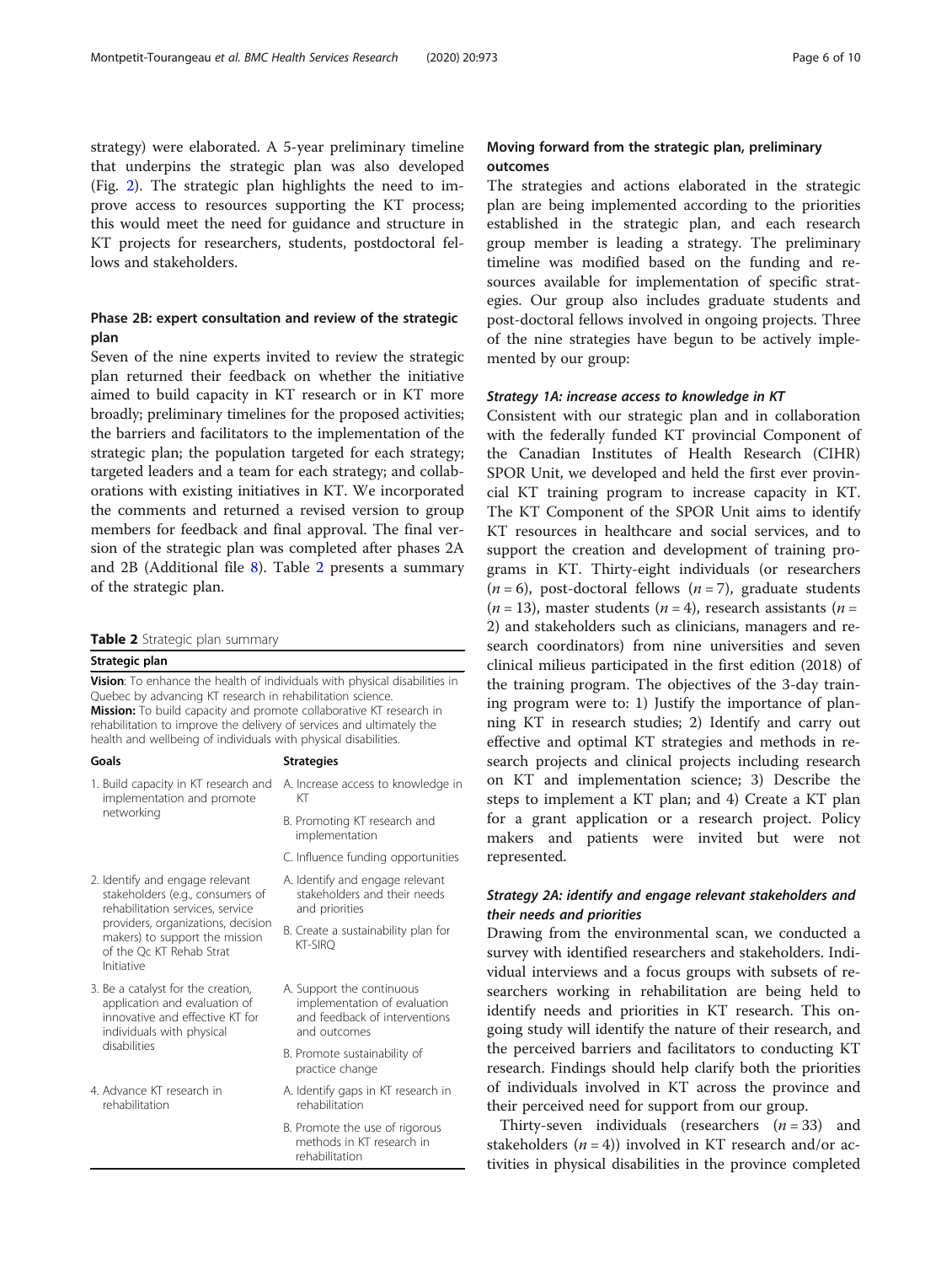the survey of the 94 invited to participate. In complementarity with the environmental scan, the survey revealed that researchers are primarily involved in KT activities in their main area of research and less than 20% are primarily focused on KT research. Though respondents were involved in various components of the KT process (e.g. knowledge syntheses, identification of EBP gaps and identification of barriers and facilitators to knowledge use) most were involved in knowledge syntheses ( $n = 22$ ) and guidelines ( $n = 13$ ), and the development of KT interventions  $(n = 16)$  rather than on evaluation  $(n = 12)$  or sustainability  $(n = 9)$  of KT strategies.

#### Strategy 4A: identify gaps in KT research in rehabilitation

In parallel with these two projects, we are currently in the process of conducting an overview of systematic reviews to answer the following research question. In the context of health care, what is the impact of implementation strategies, when compared to none or other implementation strategies, to increase the application of evidence-based knowledge tools? This synthesis will classify effective implementation strategies according to participants' characteristics, health care domains and contexts to guide decision-making on the best ways to transfer evidence into clinical practice. Recommendations stemming from this review should enhance the use of KT methods and ultimately increase the quality of KT research in rehabilitation.

# **Discussion**

The purpose of this paper was to present the process and methods used to develop a strategic plan for an initiative that supports KT researchers in the rehabilitation of individuals with physical disabilities. This was accomplished through an environmental scan of KT researchers and research projects related to KT in the field and a consultation with key KT experts. We report on the first outcomes of the implementation of the strategic plan.

Based on the findings from the environmental scan, most of the researchers (76,6% of the researchers identified), were only partially involved in KT activities (category #3). Little emphasis from researchers seems to be made on advancing KT research or implementation science, defined as research aimed at improving methods to better use evidence in healthcare practices and policies (category #1, 6,2%)  $[58]$  $[58]$  $[58]$ . The same observation was made for the research projects as only very few of the research projects seem to incorporate one component of the KTA framework. Hence, it appears that researchers in physical rehabilitation seldom focus on the action cycle component of the KTA framework or employ integrated KT approaches as proposed by the Canadian Institute of Health Research (CIHR) [[59](#page-9-0)]. Indeed, the

majority of researchers in physical rehabilitation focus primarily on knowledge creation (e.g. development of practice guidelines) or end-of-grant KT projects with a dissemination plan. On their own, such projects are in-sufficient to affect outcomes on clinical practices [\[60](#page-9-0)]. Even though knowledge creation-type of research may not always lead to findings which can be immediately implemented in the clinical settings [\[61](#page-9-0)], additional attention should be given to the relevance of the research produced and to buy-in from relevant stakeholders to avoid widening the research-practice gap and increase the significance of research [\[59\]](#page-9-0). Integrated KT projects incorporating KT components early in the research process may increase with the growing emphasis on EBP in rehabilitation [[62\]](#page-9-0), stakeholder engagement in research [[63\]](#page-9-0), mounting pressure from local and federal funding agencies for researchers to include an imple-mentation plan in grant proposals [[59\]](#page-9-0), and the increasing number of new investigators trained in KT [\[64\]](#page-9-0). For example, KT is part of the priority mandates for several major health funding agencies in in Canada (e.g., Canadian Institute of Health Research (CIHR) [[59\]](#page-9-0).

The large number of institutions and organizations interested in reducing research-practice gaps are other examples of the growing interest in KT and the importance of coordinating future KT research to optimize EBP. Previous research and this environmental scan further support the need to establish a structure that would facilitate and help advance KT research in re-habilitation [\[41](#page-9-0)]. By building capacity in KT research, identifying and engaging stakeholders, being a catalyst for KT and advancing KT research, our group will target essential aspects aiming to address sub-optimal use of robust methods in KT research. Using these strategies, and as research evidence in rehabilitation continues to grow, our aim is to facilitate and help coordinate developments in KT research. The structure proposed by our research group is an example of a strategic initiative that could support KT researchers and build capacity in KT research for ongoing and future studies. The macro-level strategic plan was developed using a rigorous process and suggests strategies that could be adapted to other health care research contexts in order to help build capacity in KT research. As recommended by the external KT experts who reviewed the strategic plan, the research group is working in collaboration with other initiatives in KT and stakeholder groups (patients, clinicians, healthcare managers, policy maker, and others) to implement the strategies (Bowen and Graham 2013), and promote the use of effective KT strategies in rehabilitation research, which is currently limited [[37,](#page-9-0) [38\]](#page-9-0). This partnership with various actors involved in KT research could ultimately facilitate the use of EBP in clinical practice [\[65](#page-9-0), [66](#page-9-0)].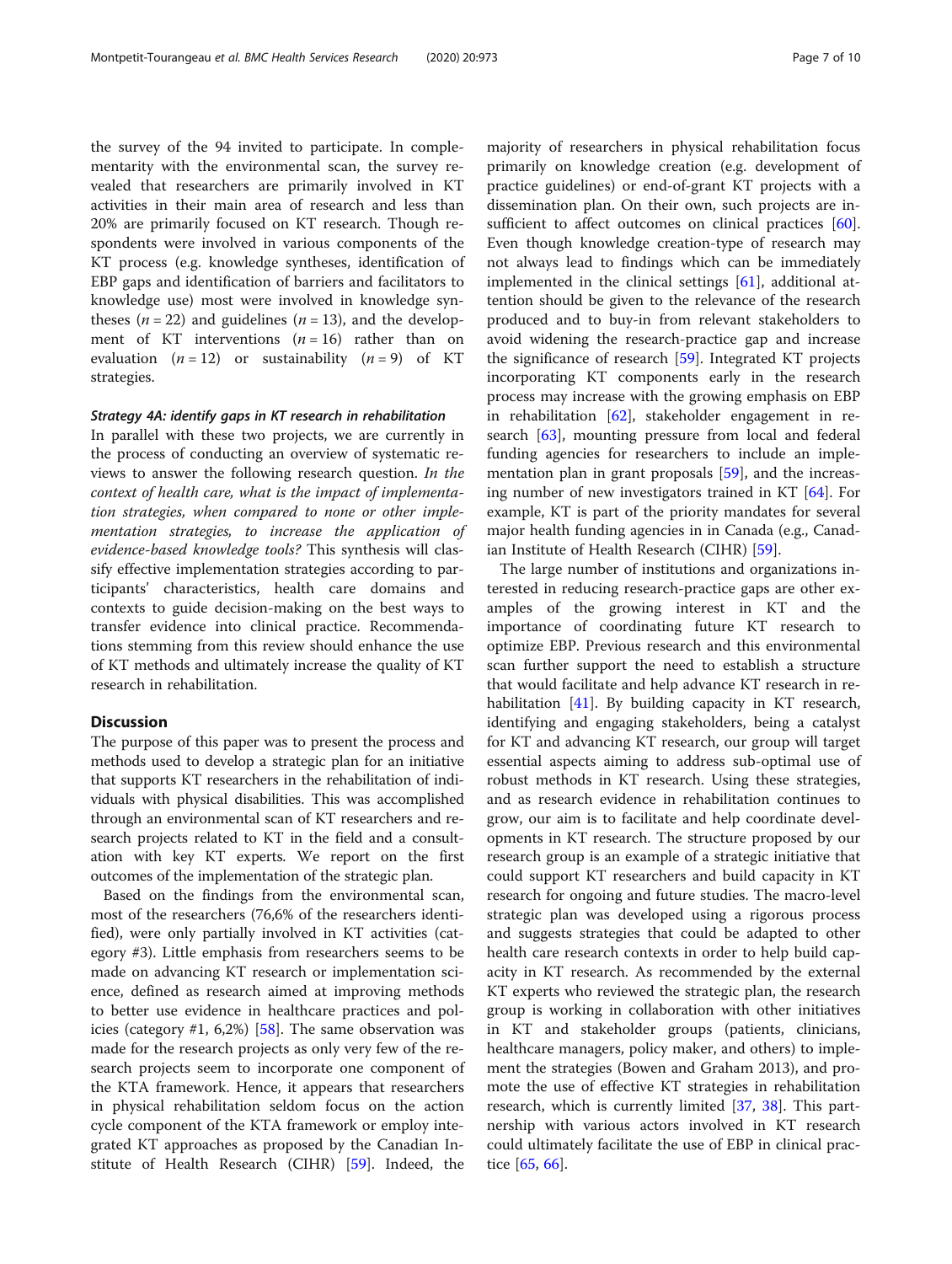<span id="page-7-0"></span>Importantly, our findings suggest that a paradigm shift may be taking place in rehabilitation research. The results, combined with the strategic plan elaborated by the research group, highlight the need for a collaborative strategic endeavour to support the advancement and use of KT research and EBP in rehabilitation. The strategic plan developed in this study aims to structure and coordinate these advancements.

# Strengths and limitations of the process of creating a strategic initiative

To our knowledge, this project presents a first overview of the state of the research conducted since 2005 in KT in a large Canadian province. The environmental scan resulted in key information on researchers, research activities, and funding for KT research in physical rehabilitation. It is being followed with a survey to map the state of KT research in that province.

The process used to develop the strategic plan was rigorous and based on the literature and on the experience of one team member (AB) involved in previous strategic planning development. The mission, vision, goals, strategies and tactics/actions elaborated are in line with the gaps identified in KT research in the literature.

Nonetheless, our work has several limitations. According to a 2010 study by McKibbon and colleagues there are more than 100 terms used internationally to refer to KT [[67](#page-9-0)]. Despite the large number of key words used in our environmental scan that we adapted from Graham's work (2006) to search for KT researchers and projects, we may have missed resources and/or information. Many projects may contain a detailed implementation plan that was not described online, and therefore, may not have been captured in our search. In fact, systematic documentation of KT plans in research projects is, to our knowledge, not yet available. Further, our findings are based on information available online, from key people within the organizations contacted and from the collective expertise of the research group. We did not directly speak to the researchers identified. While the aim was not to highlight the precise nature and quality of available KT research in rehabilitation, this would be a worthwhile endeavour to advance the field. This scan focused on KT research targeting a specific yet important group i.e., individuals with physical disabilities, known to have extensive needs (e.g., accessible equipment/devices) posing a high burden on the healthcare system [[68](#page-9-0)]. Another limit of the environmental scan is that we did not search for medical specialist researchers that take part in KT research on physical disabilities. We decided to target rehabilitation professions as the KT research is specifically scarce in these professions [[69](#page-9-0), [70\]](#page-9-0).

The next steps consist of addressing priority strategies and engage key stakeholders to achieve our mission. The

development of our strategic initiative should help build capacity in KT research in the field of rehabilitation.

# Conclusion

Valuable information was gathered on individuals conducting KT research in physical rehabilitation and on gaps and areas in need of further exploration. A strategic plan outlining priority goals with corresponding activities and strategies was produced that can be pursued to advance the rehabilitation KT research. The final consultation process with key stakeholders ensures that the plan is aligned with current and future priority areas for KT research.

Integration of new knowledge in the current health care system and advancement of KT research should be guided by a strategic orientation. The development of our strategic initiative along with the implementation of our strategic plan represent key prospects for KT science in rehabilitation for physical disabilities.

#### Supplementary information

Supplementary information accompanies this paper at [https://doi.org/10.](https://doi.org/10.1186/s12913-020-05772-8) [1186/s12913-020-05772-8](https://doi.org/10.1186/s12913-020-05772-8).

Additional file 1. Environmental scan eligibility criteria. Describes the eligibility criteria for the selection of researchers and projects in the environmental scan.

Additional file 2. Search Strategy, Criteria for Universities. Describes the search strategy for univeristies in the environmental scan.

Additional file 3. Search Strategy: Research Centers Criteria. Describes the search strategy for research centers in the environmental scan.

Additional file 4. Search Strategy, Funding Agencies and Organizations. Describes the search strategy for funding agencies and organizations in the environmental scan.

Additional file 5. Description of the KT-SIRQ working group members. Describes the KT-SIRQ members' research and client population expertise.

Additional file 6. Expert consultation questions. Presents the five questions asked to expert for the validation process of the strategic plan.

Additional file 7. Projects Identified per Funding Agency or Organization. Presents results of the projects found through the environmental scan from the funding agencies and organizations.

Additional file 8. Goal, Strategies and Tactics Prioritization. Prensents the strategic plan developped.

#### Abbreviations

CIHR: Canadian Institute of Health Research; EBP: Evidence-based practice; KT: Knowledge translation; KTA: Knowledge-to-action; KT-SIRQ: Knowledge Translation Strategic Initiative in Rehabilitation in Quebec; MHSS: Ministry of Health and Social Services; SPOR: Strategy for Patient-Oriented Research

#### Acknowledgements

Research group acknowledge the Réseau de recherche en adaptationréadaptation du Québec (REPAR) for funding and support.

#### Authors' contributions

KMT, DK, SA, DA, AB, MEL, AR, KST and AT have made substantial contributions for developing the material, analyzing and interpreting the data, and drafting the manuscript. They all read and approved the final manuscript.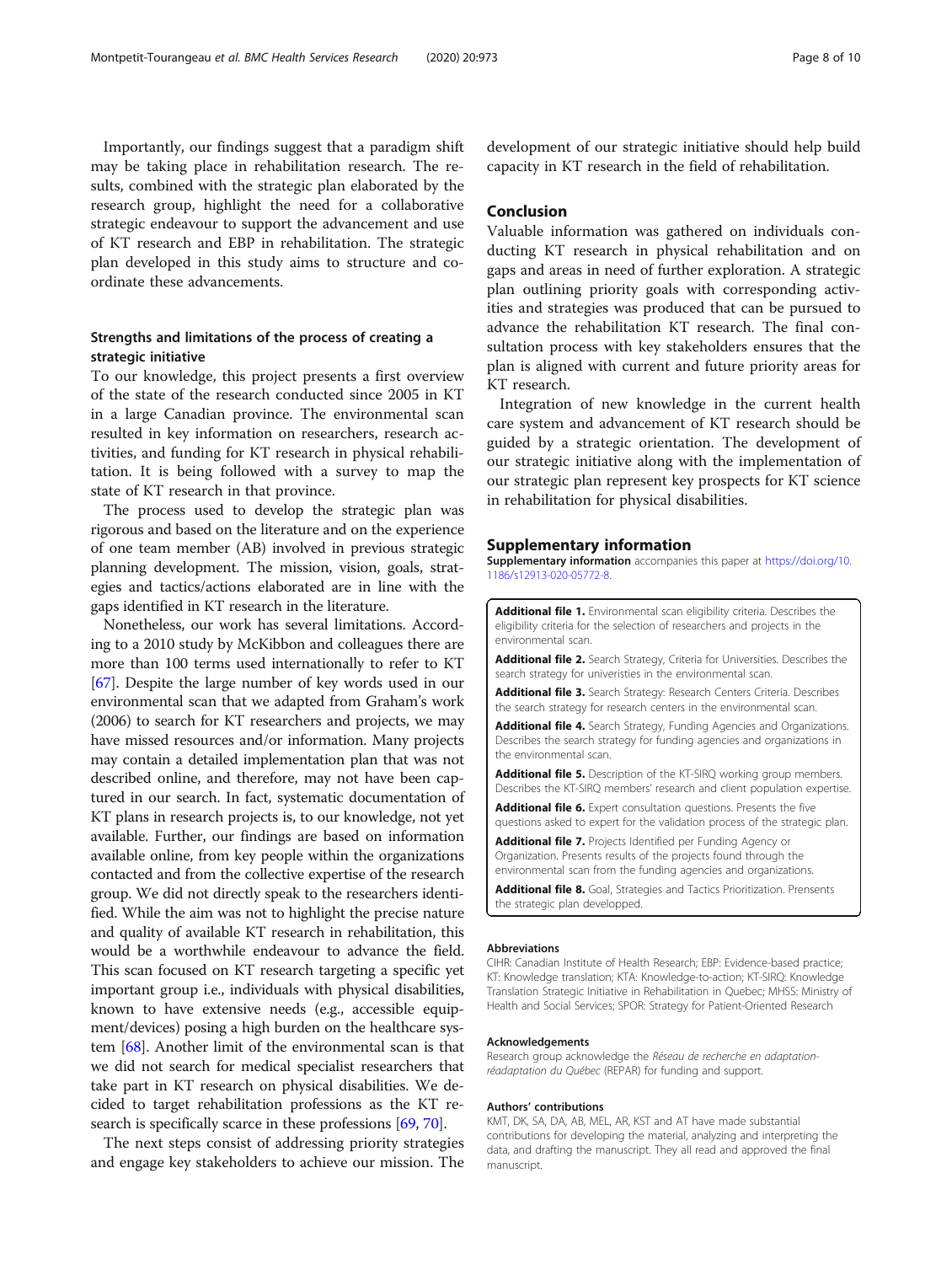#### <span id="page-8-0"></span>Funding

KT-SIRQ received funding from the Réseau de recherche en adaptationréadaptation du Québec (REPAR) (66333-NOA) to conduct this study.

#### Availability of data and materials

The datasets used and analysed during the current study are available from the corresponding author upon reasonable request.

#### Ethics approval and consent to participate

Ethical approval was obtained by the Centre for Interdisciplinary Research in Rehabilitation of Greater Montreal (CRIR-1169-0616) and institutional convenience of the other targeted establishments for the survey study.

#### Consent for publication

Not applicable.

#### Competing interests

The authors declare that they have no competing interests.

#### Author details

<sup>1</sup>School of Rehabilitation, Faculty of Medicine, Université de Montréal, P.O. Box 6128, Station Centre-Ville, Montreal, Quebec H3C 3J7, Canada. <sup>2</sup>Centre for Interdisciplinary Research in Rehabilitation, Montreal, Quebec, Canada. <sup>3</sup>School of Physical and Occupational Therapy, Faculty of Medicine and Health Sciences, McGill University, 3654 Sir William Osler, Montreal, Quebec H3G 1Y5, Canada. <sup>4</sup>Department of Epidemiology, Biostatistics, and Occupational Health, McGill University, 1020 Pine Avenue West, Montreal, Quebec H3A 1A2, Canada. <sup>5</sup>CanChild Centre for Childhood Disability Research, McMaster University, 1400 Main Street West, Room 408, Hamilton, Ontario L8S 1C7, Canada. <sup>6</sup>Département Chiropratique, Université du Québec à Trois-Rivières, 3351, boul. Des Forges, C. P. 500, Trois-Rivières, Quebec G9A 5H, Canada. <sup>7</sup>Département de réadaptation, Université Laval, Quebec, Quebec G1V 0A6, Canada. <sup>8</sup>Center for Interdisciplinary Research in Rehabilitation and Social Integration, Institut de Réadaptation en Déficience Physique de Québec, 525 Boul Wilfrid-Hamel, Quebec, Quebec G1M 2S8, Canada. <sup>9</sup>Institute of Health Sciences Education, Faculty of Medicine and Health Sciences, McGill University, 1110 Pine Avenue West, Montreal, Quebec H3G 1A3, Canada.

# Received: 20 January 2020 Accepted: 29 September 2020

#### References

- 1. Evidence-Based-Medicine-Working-Group. Evidence-based medicine. A new approach to teaching the practice of medicine. JAMA. 1992;268(17):2420–5.
- 2. Profetto-McGrath J. Critical thinking and evidence-based practice. J Prof Nurs. 2005;21(6):364–71.
- 3. WHO. World report on disability. In: WHO Library. ISBN 978 92 4 156418. 2nd ed. Geneva: World Health Organization; 2011. –350.
- 4. Di Rezze B, Law M, Eva K, Pollock N, Gorter JW. Development of a generic fidelity measure for rehabilitation intervention research for children with physical disabilities. Dev Med Child Neurol. 2013;55(8):737–44.
- 5. Duncan PW, Horner RD, Reker DM, Samsa GP, Hoenig H, Hamilton B, LaClair BJ, Dudley TK. Adherence to postacute rehabilitation guidelines is associated with functional recovery in stroke. Stroke. 2002;33(1):167–77.
- 6. Law M, Pollock N, Stewart D. Evidence-based occupational therapy: concepts and strategies. N Z J Occup Ther. 2004;51(1):14–22.
- 7. Means KM, Rodell DE, O'Sullivan PS. Balance, mobility, and falls among community-dwelling elderly persons: effects of a rehabilitation exercise program. Am J Phys Med Rehabil. 2005;84(4):238–50.
- Nedelec B, Serghiou MA, Niszczak J, McMahon M, Healey T. Practice guidelines for early ambulation of burn survivors after lower extremity grafts. J Burn Care Res. 2012;33(3):319–29.
- 9. Pollock N, Sharma N, Christenson C, Law M, Gorter JW, Darrah J. Change in parent-identified goals in young children with cerebral palsy receiving a context-focused intervention: associations with child, goal and intervention factors. Phys Occup Ther Pediatr. 2014;34(1):62–74.
- 10. Protas EJ, Mitchell K, Williams A, Qureshy H, Caroline K, Lai EC. Gait and step training to reduce falls in Parkinson's disease. NeuroRehabilitation. 2005; 20(3):183–90.
- 11. Menon A, Korner-Bitensky N, Kastner M, McKibbon KA, Straus S. Strategies for rehabilitation professionals to move evidence-based knowledge into practice: a systematic review. J Rehabil Med. 2009;41(13):1024–32.
- 12. Côté P, Shearer HM, Ameis A, Carroll L, Mior M, Nordin M. Enabling recovery from common traffic injuries: A focus on the injured person. In: UOIT-CMCC, Centre for the Study of Disability Prevention and Rehabilitation; 2015.
- 13. Dagenais S, Tricco AC, Haldeman S. Synthesis of recommendations for the assessment and management of low back pain from recent clinical practice guidelines. Spine J. 2010;10(6):514–29.
- 14. Dietl M, Korczak D. Over-, under- and misuse of pain treatment in Germany. GMS Health Technol Assess. 2011;7:Doc03.
- 15. Freburger JK, Carey TS, Holmes GM, Wallace AS, Castel LD, Darter JD, Jackman AM. Exercise prescription for chronic back or neck pain: who prescribes it? Who gets it? What is prescribed? Arthritis Rheum. 2009;61(2):192–200.
- 16. Hurwitz EL, Carragee EJ, van der Velde G, Carroll LJ, Nordin M, Guzman J, Peloso PM, Holm LW, Cote P, Hogg-Johnson S, et al. Treatment of neck pain: noninvasive interventions: results of the bone and joint decade 2000- 2010 task force on neck pain and its associated disorders. Spine (Phila Pa 1976). 2008;33(4 Suppl):S123–52.
- 17. Iles R, Davidson M. Evidence based practice: a survey of physiotherapists' current practice. Physiother Res Int. 2006;11(2):93–103.
- 18. Kamaleri Y, Natvig B, Ihlebaek CM, Bruusgaard D. Localized or widespread musculoskeletal pain: does it matter? Pain. 2008;138(1):41–6.
- 19. Kole A, Faurisson F. The voice of 12,000 patients : Experiences and expectations of rare disease patients on diagnosis and care in Europe. France: Eurodis; 2009. p. 324.
- 20. Deyo RA, Mirza SK, Turner JA, Martin BI. Overtreating chronic back pain: time to back off? J Am Board Fam Med. 2009;22(1):62–8.
- 21. Anaby D, Korner-Bitensky N, Steven E, Tremblay S, Snider L, Avery L, Law M. Current rehabilitation practices for children with cerebral palsy: focus and gaps. Phys Occup Ther Pediatr. 2016;37(1):1–15.
- 22. HCC. Self-management support for Canadians with chronic health conditions: A focus for primary health care. Toronto: Canada HCo; 2012.
- 23. Martin BI, Turner JA, Mirza SK, Lee MJ, Comstock BA, Deyo RA. Trends in health care expenditures, utilization, and health status among US adults with spine problems, 1997-2006. Spine (Phila Pa 1976). 2009;34(19):2077–84.
- 24. Cote AM, Durand MJ, Tousignant M, Poitras S. Physiotherapists and use of low back pain guidelines: a qualitative study of the barriers and facilitators. J Occup Rehabil. 2009;19(1):94–105.
- 25. Cameron KA, Ballantyne S, Kulbitsky A, Margolis-Gal M, Daugherty T, Ludwig F. Utilization of evidence-based practice by registered occupational therapists. Occup Ther Int. 2005;12(3):123–36.
- 26. Korner-Bitensky N, Wood-Dauphinee S, Teasell R, Desrosiers J, Malouin F, Thomas A, Harrison M, Hanley J, Kaizer F, Kehayia E, et al. Best versus actual practices in stroke rehabilitation: Results of the Canadian national survey. In: International Stroke Conference, vol. 37. Florida: Stroke; 2006. p. 631.
- 27. Thomas A, Law M. Research utilization and evidence-based practice in occupational therapy: a scoping study. Am J Occup Ther. 2013;67(4):e55–65.
- 28. Bussières A, Terhorst L, Leach M, Stuber K, Evans R, Schneider M. Selfreported attitudes, skills and use of evidence-based practice among Canadian doctors of chiropractic: a national survey. J Can Chiropr Assoc. 2015;59(4):332–48.
- 29. Cochrane LJ, Olson CA, Murray S, Dupuis M, Tooman T, Hayes S. Gaps between knowing and doing: understanding and assessing the barriers to optimal health care. J Contin Educ Heal Prof. 2007;27(2):94–102.
- 30. Lizarondo L, Grimmer-Somers K, Kumar S. A systematic review of the individual determinants of research evidence use in allied health. J Multidiscip Healthc. 2011;4:261–72.
- 31. Estabrooks CA, Squires JE, Cummings GG, Birdsell JM, Norton PG. Development and assessment of the Alberta context tool. BMC Health Serv Res. 2009;9:234.
- 32. Estabrooks CA, Squires JE, Hayduk LA, Cummings GG, Norton PG. Advancing the argument for validity of the Alberta context tool with healthcare aides in residential long-term care. BMC Med Res Methodol. 2011;11:107.
- 33. Estabrooks CA, Squires JE, Hutchinson AM, Scott S, Cummings GG, Kang SH, Midodzi WK, Stevens B. Assessment of variation in the Alberta context tool: the contribution of unit level contextual factors and specialty in Canadian pediatric acute care settings. BMC Health Serv Res. 2011;11:251.
- 34. Finlayson M, Shevil E, Mathiowetz V, Matuska K. Reflections of occupational therapists working as members of a research team. Aust Occup Ther J. 2005;52(2):101–8.